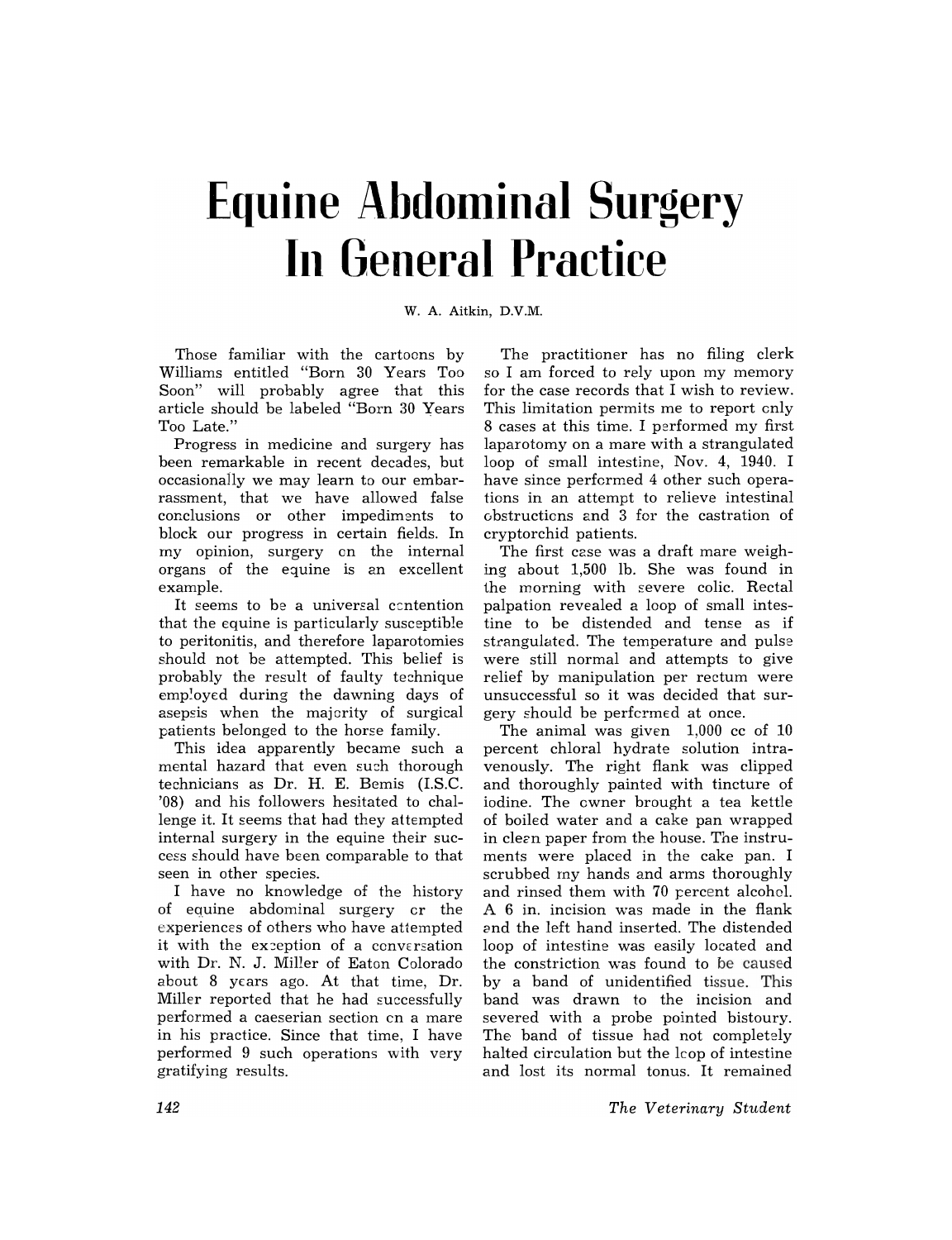distended until it was emptied by manual pressure. The condition of the gut forced me to give an unfavorable prognosis but the operation was completed. The mare regained consciousness and stood up. She was no longer distressed but became very depressed and died 18 hr. later. I was disappointed, but felt certain that she might have recovered if surgery had been attempted before the intestine had lost its tonus.

The second laparotomy was performed on a draft gelding, Jan., 1941. The horse was in such pain that is was necessary to administer chloral hydrate via the stomach tube to permit rectal palpation. Examination per rectum revealed the presence of a long curved mass in the small intestine which exhibited marked sensitivity. Suspecting an intussusception, the patient was completely anesthetised with chloral hydrate administered intravenously. After careful preparation the horse was operated through the right flank. The mass proved to be an irreducible intussusception involving several feet of intestine. Euthanasia was performed by slitting the aorta.

## **Third** Laparotomy

The third attempt at abdominal surgery occured Sunday morning, Feb. 9, 1941 and proved successful. A 2 year old draft gelding was in great distress in an unbedded shed. He had rolled until his hair coat was matted with manure. His temperature was  $99^{\circ}$  F. and the pulse was imperceptible. Restraint was impos sible so I put on a rubber obstetrical suit and rolled with the horse while palpating per rectum. A ring of membrane could be detected under the right kidney with a lcop of intestine passing through it. This loop of intestine was rather full but neither teme nor distended to any extent. Surgery was suggested as the only means of relief and the owner gave his consent in spite of the low value of the colt.

The chances of obtaning asepsis under these circumstances was remote, but an attempt was made to achieve the best possible conditions. The colt weighed 900 lbs. and was anesthetised with 500 cc of 12 percent chloral hydrate intravenously. The right flank was curried, clipped, scrubbed with soap and water and dried. Tincture of iodine was applied. My hands and wrists were scrubbed and rinsed with 70 percent alcohol. The instruments were placed in an antiseptic solution in a covered pan. The skin was swabbed with alcohol and an incision made which would just admit the left hand through the left flank.

The affected loop of intestine was readily located and the constriction found to be caused by a band of tissue about as thick as the little finger. This band was pulled toward the incision and clipped with a scissors. The tissues slipped from my grasp and I was unable to identify that segment of the gut cr to find the stumps of the severed band of tissue. I suspect that the band of tissue was the stem of a pedunculated lipoma on the mesentery as I have twice found such on autopsy.

The incision in the parietal peritoneum was closed with a continuous no. 2 catgut suture. The aponeurosis of the transversus muscle was similarly closed. The oblique muscles were drawn into a position with an X gut suture. The skin was closed with interrupted linen sutures. Except for covering the wound with antiseptic powder, no medication was given.

The third day follow:ng surgery, the temperature was  $102.4^{\circ}$  F. but the pulse, appetite and feces were normal. There was an accumulation of fluid in the incision so the lower suture was removed for drainage. This local infection probably accounted for the rise in temperature. The owner reported that the colt did not rise for 7 hrs. after the operation but exhibited no distress and after the first day ate normally. The skin sutures were removed at a later date.

The fourth lapartomy was done as a last resort. In February, 1942, I was called to see an 800 lb. saddle mare. Rectal palpation revealed no abnormal position cr condition of the intestine. I gave the mare a purge at 7: 30 p.m. and again at 10: 00 p.m. but when I returned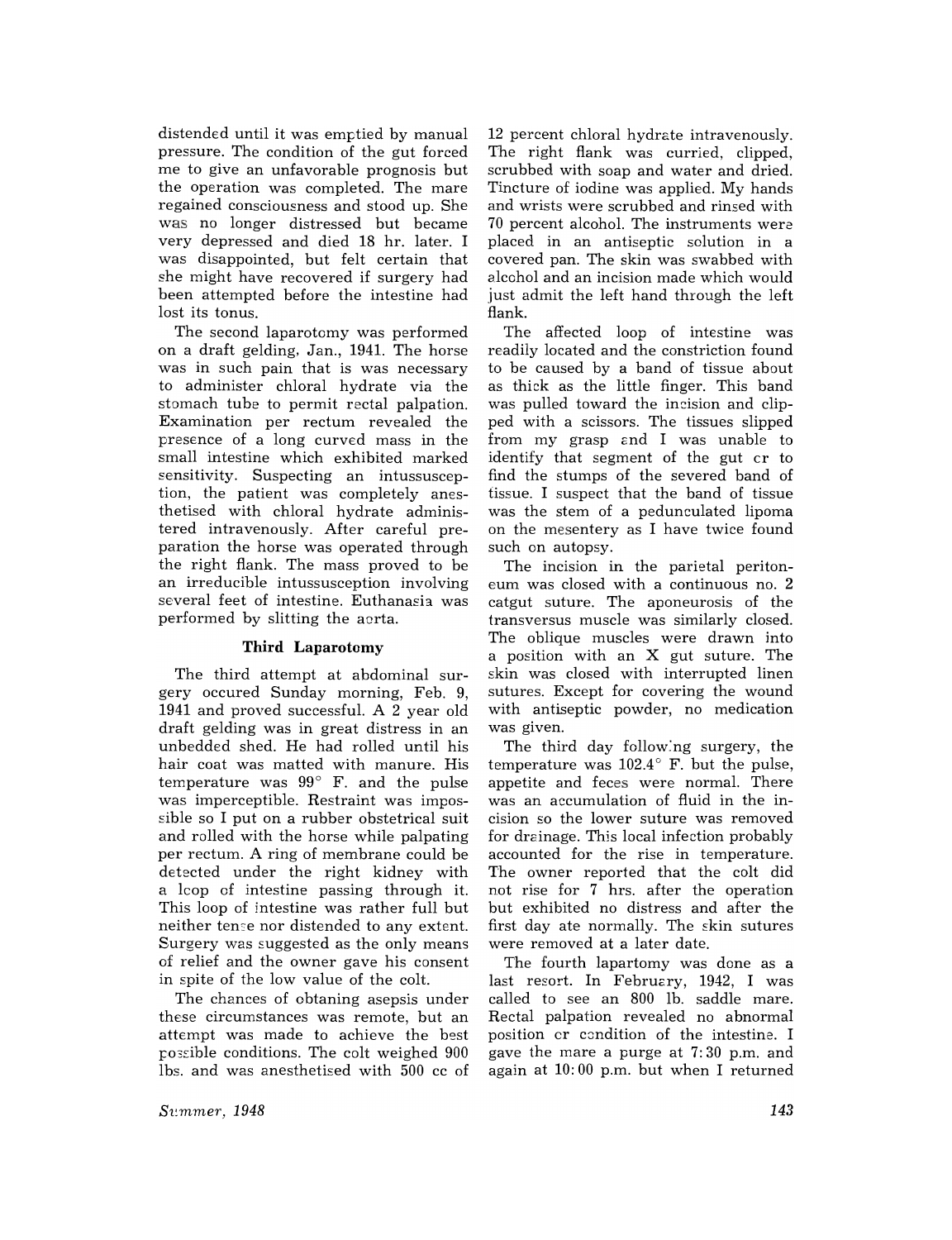at 1: 00 p.m. peristalsis had practically ceased. The pulse was weaker and she was very depressed. I suspected a kink in the intestine which was too far forward to be palpated per rectum, and recommended surgery.

After entering the abdominal cavity I failed to find anything wrong, but in moving the filled colon in the course of my search I may have corrected something. The prognosis was very grave and I did a quick and somewhat careless job of suturing the incision. No medication was given. The animal seemed unimproved for about 36 hrs. and then started to eat. Except for an abscess in the flank wound the mare made an uneventful recovery.

My last attempt at surgical correction of an intestinal malpositcn fa :led because of procrastination. I was called to see a popular saddle mare with a 2 month old foal, Aug. 24, 1947. She was found rolling at 2: 00 p.m. I treated her at 3: 00 p.m. and again at 5: 00 p.m. I was unable to palpate any abnormality response to stimulants (nux vomica, ammonium carbonate, and  $\frac{1}{4}$  gr. of arecoline hydrobromide) was of short duration. At the

time of the latter examination, the small intestine seemed to be filled with fluid but no stoppage could be detected. I passed a stomach tube and siphoned off the fluids on the assumption that reverse peristalsis might be filling the stomach.

I returned at 10 p.m. and the animal was very ill. She appeared to be more depressed and peristalsis had ceased. The pulse was imperceptible. A laparotomy was performed in desperation.

A loop of small intestine which had somehow become herniated through a rent in the mesentery was located. The pressure produced by this ring was so slight that the intestine was easily withdrawn with the one hand. I was unable to locate any other abnormality but I am not satisfied that this was the cause of the condition.

The animal lived only a few hours and an autopsy was performed the following mcrning. The only pathological evidence found was a section of the small intestine which was discolored and appeared to have been strangulated. I feel certain that early surgical intervention would have saved the animals life.



Fig. 1. 2-year old recovering from Laparotomy for removal of undescended testicle.

144 *The Veterinary Student*